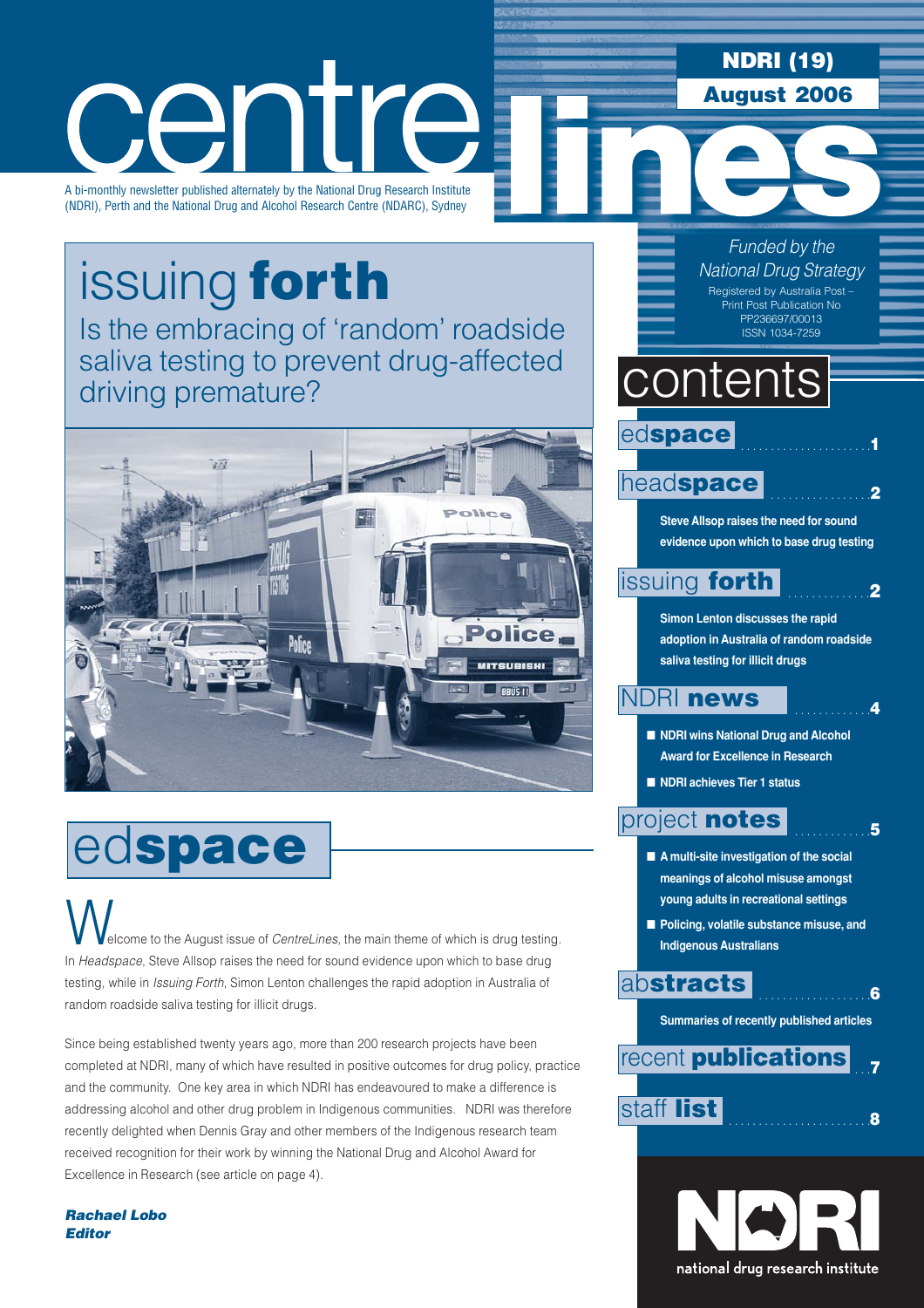### <span id="page-1-0"></span>centre lines

## head**space**

### Drug testing: The need for an evidence base

The speed, complexity and mechanisation associated with modern living has changed our tolerance for levels of alcohol and other drug use and associated intoxication. Any historical review of alcohol use in western cultures will provide evidence that, in the not too distant past, not only was alcohol use at work tolerated, it was sometimes encouraged. As Roman and colleagues<sup>1</sup>(p122) have noted, faster paced work, which makes unprecedented demands on judgement and decision-making, coupled with inflexible and unforgiving technology, has implications for alcohol and other drug use:

*"Machines can keep up a pace of activity that does not parallel human capability … most machine activity does not detect or react to boredom or inattention among human operators ... when work becomes organised around machine activity, the tolerance for impairment of human operators by psychoactive substance use disappears".*

These changes have resulted in an increasing demand for strategies to deter and detect people who may put themselves and others at risk by operating machinery (whether a vehicle or a work machine) whilst under the influence of drugs. Effective detection and deterrence of impaired work performance is not contentious, but many of the methods that are promoted and used to achieve these ends have stimulated a great deal of debate.

As indicated by Simon Lenton in *Issuing Forth*, many responses to drug impaired driving are influenced by political and moral appeal, as opposed to being supported by a strong evidence-base. On the other hand, there is a (limited) body of evidence that can guide effective practice – but the evidence sometimes directs us to strategies that may be (initially) more expensive and/or require a greater investment in ensuring community support. Similar issues arise in relation to the workplace, although the evidence-base to guide effective practice is weaker.

Other writers have more eloquently warned us to "beware of masterstrokes". We should perhaps add to that warning the observation that new,



improved and attractive technology is not the same as quality evidence about how to implement effective strategies to prevent and reduce impairment in human operators. Simon Lenton's article asks whether the rapid embracing of roadside saliva testing to prevent drug-affected driving may prove to be another example where the initial appeal of a technological solution has led to a premature uptake.

### *Steve Allsop*

### **References**

**1. Roman, R.M., Johnson, J.A. and Blum, T.C.** (2000) The Workplace, Employer and Employee. In D.B. Cooper (ed) *Alcohol Use.* Radcliffe, Medical Press Ltd. Abingdon, Oxon, pp121-133.

## issuing **forth**

### Is the embracing of 'random' roadside saliva testing to prevent drug-affected driving premature?

*Note: The author was a member of the now disbanded WA Drug Impaired Driving Working Group, which presented its unpublished report and recommendations to the Road Safety Council of WA in July 2003. Legislation, which includes provision for random roadside drug testing of drivers using oral fluid samples is currently being finalised and is expected to be introduced into the West Australian Parliament in the near future. The views expressed in this Issuing Forth are the author's and should not be inferred as necessarily representing the views of any other members of the Working Group. Thanks to the two experts who commented on earlier drafts of this piece.*

In 2000, the International Council on Alcohol, Drugs and Traffic Safety (ICADTS) Working Group on Illicit Drugs and Driving noted at its meeting in Maryland that the increasing prevalence of illicit drug use globally led to increased concerns about the impact of this on road safety. They concluded that:

*From our review of the available literature it appears that the scope of the problem is rapidly and significantly surpassing our scientific, technical and legal knowledge base. Governments around the world are seeking advice on how to create policy initiatives to deal with this problem based on our best scientific judgement of the evidence we have in hand. This is a difficult role for scientists, who generally would rather wait for better data before voicing an opinion, but politicians must make these decisions every*

*day and it is critical for the scientific community to become part of the process.*<sup>1</sup> (p8)

### Understandable concern

There is good reason for the emerging concern about drug-affected driving. An analysis of 3398 driver fatalities in Victoria, NSW and WA in the period 1990-99 found that the prevalence of alcohol in fatally injured drivers declined from 33% to 28% over the decade, while for drugs the prevalence increased from 22% to 30% over the same period<sup>2</sup>. Drummer and colleagues<sup>2</sup> found the prevalence of alcohol at >0.05% among fatally injured drivers was 29.1% and drugs other than alcohol was 26.7%. Psychoactive drugs were identified in 23.5% of drivers, comprising cannabis (13.5%), opioids (4.9%), benzodiazepines (4.1%) and stimulants (4.1%). Stimulants were present in 23% of fatally injured truck drivers<sup>3</sup>. In the years where THC, the main psychoactive substance found in cannabis, could be measured directly (rather than simply cannabis metabolites which can be detected for days after smoking and do not indicate intoxication) the incidence was estimated at 8.5%3 . In a comprehensive review of the literature on cannabis use and crash risk, Ramaekers and colleagues<sup>4</sup> concluded that recent use of cannabis may increase crash risk, but past use does not – suggesting that the measurement of THC, rather than its metabolites, is essential.

In their analysis of culpability, or responsibility, for

these fatal crashes,

Drummer and colleagues<sup>3</sup> determined that deceased drivers with a blood alcohol content (BAC) of >0.05% were six times more likely to be responsible for the crash than those who had no psychoactive substances detected. Those positive to any psychoactive drug were 1.8 times more likely, those positive to any level of THC alone were 2.7 times more likely and those at >5ng/ml (indicative of likely intoxication with the drug) were 6.6 times more likely to be culpable than drug-free drivers. Drivers positive to THC and having a BAC of >0.05% were 2.9 times more likely than those simply with the alcohol reading, to be responsible for a crash. Drivers positive to stimulants were 2.3 times more likely to be culpable, while truck drivers positive for stimulants were 8.8 times more likely to be responsible. Deceased drivers positive to opiates were 1.4 times more likely than those drug-free to be culpable. Those positive to benzodiazepines were only 1.3 times more likely to be responsible, but this was considered an underestimate, as those positive for benzodiazepines often had other drugs in their system. Additionally, as Drummer and colleagues<sup>3</sup> note, while some studies have found that benzodiazepines do not increase crash risk, these drugs have been shown to impair skills necessary for safe driving, and other studies have found an association.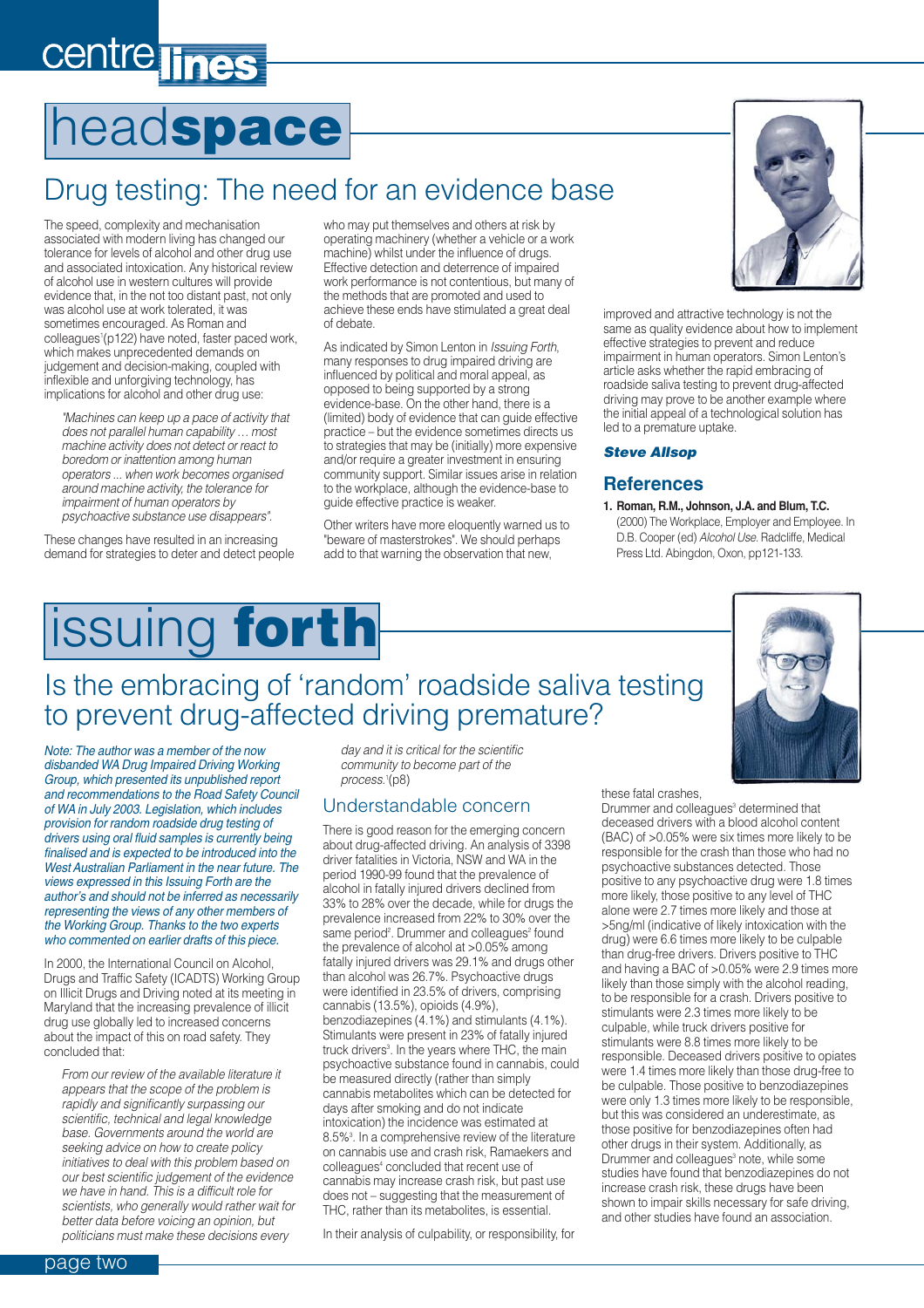## issuing **forth continued..**

### Victoria leads the nation

In Australia, Victoria has led the nation in responding to drug driving. Initially, the government responded with the development of their standardised roadside assessment<sup>s</sup>. Subsequently, in December 2004, after an initial trial period, Victoria implemented roadside saliva testing under *The Road Safety (Drug Driving) Act 2003*, which made it an offence to drive with any concentration of cannabis or methylamphetamine in the blood or oral fluid. While most other states initially observed how the Victorian experience of random roadside drug testing using saliva unfolded, governments in New South Wales, South Australia, Western Australia and Tasmania, announced their intention to introduce roadside saliva testing in their jurisdictions in late 2004<sup>5</sup>. South Australia has recently introduced a random roadside drug-testing regime with provision to test drivers for the presence of THC, methamphetamine and MDMA. The proposed regime for WA will include similar provisions.

Early in the debate, government MPs in many of these states expressed caution and the need to monitor the Victorian experience of saliva testing closely before adopting similar regimes in other Australian jurisdictions. Their concerns were reinforced following early problems with the Victorian scheme, when initial testing procedures resulted in a small number of false positives, which received extensive media coverage (eg Sydney Morning Herald, *Another cleared in drug-testing* fiasco)<sup>s</sup>. In what was a less than ideal start to the Victorian scheme, of the 283 drivers subjected to saliva tests in the first 9 days, only three returned positive samples and two of these were subsequently shown to be false on confirmatory testing. Despite this, the Victorian Government vowed to continue the scheme amidst reports of the growing rates of detection of drug testing.

Yet, as reports of the number of positive tests in Victoria continued to emerge, public and media pressure on other governments to also introduce saliva testing appeared to increase. This was likely aided by the way the roadside drug test statistics were described by Victorian officials and reported in the media. Although the roadside operations were targeted at people leaving 'rave parties' and late night entertainment areas and trucking routes. which is an appropriate policing strategy, the results were reported as if they applied to a totally random sample of drivers. The figures were used to support an astounding claim that drug driving was five times more prevalent than drink driving. For example an article in the Herald Sun noted:

*Police have described as frightening the results of the first six months of roadside drug testing. One in 50 drivers tested for drugs have returned a positive result, which is six times as many as expected. Insp. Ian Cairns said the results indicated drug driving was more common then drink driving. Random alcohol tests detected one in 250 drivers above the legal limit. Details of the Victorian drug testing trial were released at the Victorian Police traffic enforcement forum yesterday. From the start of testing on December 13 last year until June 30, police tested 5054 car drivers and 2153 truck drivers. Of those 103 returned positive tests for methamphetamines and six for cannabis. Both drugs were found in 36 drivers. Police detected 111 drug-drivers in cars and 34 in trucks. One truck driver tested positive twice. More than two-thirds of car drivers tested positive for*

*drugs were in their 20s. About 80 per cent of all drug-drivers were men. Insp. Cairns said illicit drug use in the community had increased in the past five years "It's a frightening problem," he said. He had expected the drug detection rate to be one in 300, not one in 50.7*

### Saliva, what it can and can't do

The advantages of saliva testing over other methods such as blood, urine and sweat are that it is relatively simple to administer in a roadside context; is less invasive and expensive than collecting blood or urine, and may provide a good correlation with blood concentration for some drugs<sup>5</sup>. Where the initial saliva sample is positive, a confirmatory sample is taken. Where that is also positive, the second saliva sample is sent to the laboratory where it is subjected to Gas Chromatography-Mass Spectrometry (GCMS) analysis. It is only when the third laboratory sample is positive that the driver is charged by summons for driving with a proscribed drug in the system. Yet there are a number of problems with use of saliva for roadside drug screening that are rarely discussed in the public realm.

Saliva testing is very efficient in picking up amphetamines but cannabinoids appear to be especially difficult to detect in oral fluids as very little THC is transferred from the bloodstream into the saliva. The good thing about this is that when this route detects THC, one can be confident that cannabis has recently been consumed and the person is likely to be intoxicated. This is not the case with urine analysis that also detects cannabis metabolites, and thus use, up to a month or more later, depending on established detection levels<sup>5</sup>. It is thought that much of the THC detectable in saliva may be due to THC contamination in the mouth, as a result of smoking or eating the drug, rather than THC released from the blood stream back into the saliva. This also raises the possibility that drinking, eating or rinsing the mouth out after consuming cannabis might reduce rates of detection. The difficulty of detecting THC in saliva appears to be reflected in the drug detection rates in the Victorian trial presented above. Given that THC doesn't effectively transfer from the blood stream into saliva, it is hard to envisage that saliva will ever be a good method for roadside testing for cannabis and, as a consequence, other technologies will need to be found.

Another problem is the scope of the tests. Data such as that provided by Drummer and colleagues above would suggest from a road safety perspective the drugs that we should be focusing on after alcohol are cannabis, amphetamine-type stimulants, benzodiazepines and possibly opioids. However, most jurisdictions that have established or are planning roadside saliva screening are excluding benzodiazepines and opioids. This is because many people who are taking these drugs for medical conditions will be detected by saliva sampling. And many overthe-counter and prescription medications containing codeine will also come up positive on an oral fluid opioid screen.

A third problem relates to impairment. The relationship between measurement of blood alcohol level (BAL) via a breathalyser and likely impairment in driving ability and crash risk has been well established, even though there are certainly large individual differences and tolerance effects which mean that the association between BAL and impairment is not perfect. Yet work to

measure the association between blood concentrations of various drugs and accident risk is at an earlier stage than that for alcohol. Further, much more work is needed before the relationships between levels of drug detected in oral fluid and driver impairment are established.

### The saliva horse has bolted

There is no doubt that roadside saliva testing has promise as one tool to reduce drug-related harm on our roads. However, it would seem that more work needs to be done to improve the technology before this can be fully realised. The pace at which a number of Australian states have moved toward legislation to embrace the use of oral fluid testing seems out of kilter with the evidence pertaining to the use of this technology. The rapidity at which governments outside of Victoria have moved to implement random roadside saliva testing appears to have been driven by the claims of 'success' coming out of the Victorian experience and the perceived community expectation that has followed.

Perhaps the potential benefits of a general deterrent effect provided by having random roadside drug testing are enough to justify this strategy. After all, the experience with random breath testing (RBT) for alcohol was that Australia's early adoption of that technology undoubtedly had a net road safety benefit. Alternatively, perhaps we should hold off the implementation of roadside saliva screening until some of the problems are sorted out. One problem with drug testing is that we know from work in prisons that drug users are likely to swap to less detectable alternatives when drug screening is put in place<sup>s</sup>. These alternative drugs may be more deleterious to driving performance. Furthermore, if roadside saliva testing is going to come anywhere near the general deterrent effects of RBT, then the 'smoke and mirrors' will need to be pretty convincing.

If impaired driving, rather than the presence of drugs in the bodies of drivers is the main concern, then other less 'whiz-bang' approaches could be implemented. Providing appropriate legislation, training and other support to facilitate police to better detect and deal with drug-impaired drivers is something that can be employed. Some jurisdictions such as Victoria and NSW already have standardised police observation checklists of driving performance and observations regarding the driver's behaviour, physical presentation and demeanour. This information is combined with the results of blood tests and provided for expert review leading to a determination of whether the person's impaired driving was deemed to be a result of drug use or some other medical condition that can then be addressed. Such strategies are probably only going to identify grossly impaired drivers and clearly, there is an opportunity for legislation and procedures supporting such measures to include saliva testing once the technology is further developed. Granted, impairment based strategies probably will not have the general deterrent effects imagined by advocates of random roadside saliva testing. However, they can aid police in apprehending and successfully bringing charges against drivers who are grossly drug-impaired, whether the impairment is due to legal or illegal drugs.

But realistically, it seems the hyperbole and promises of the Victorian 'random' roadside oral fluid drug testing experience, combined with a justifiable concern about drug-affected driving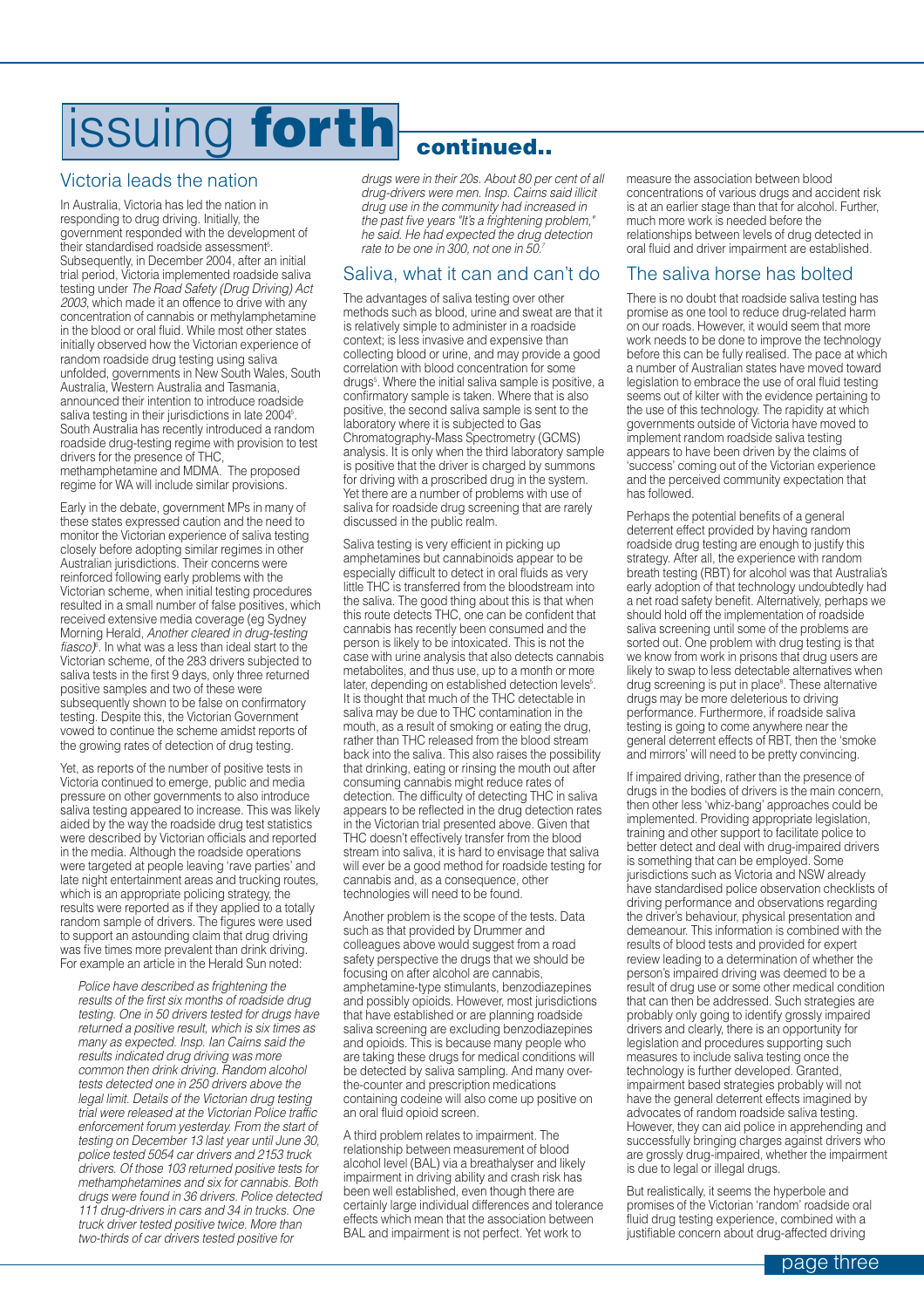## <span id="page-3-0"></span>centre **T**

## **ssuing forth continued**

and an understandable need for politicians to 'do something' probably means the saliva horse has bolted. One can only wonder whether the dollars which will be spent across the country on implementing random roadside drug testing using oral fluids would have produced a better road safety benefit if they were applied to measures to further reduce the massive toll from drink driving. At the very least, if the benefits of random roadside drug testing using oral fluids are to be maximised and the limitations identified, then all such initiatives should be subject to rigorous and independent evaluation. It will be interesting to see how this all unfolds in Australia over the next few years. Many other countries, which have decided not to rapidly proceed down the saliva-testing path, will also be watching us with interest.

#### *Simon Lenton*

#### **References**

- **1. ICADTS** (International Council on Alcohol, Drugs and Traffic Safety) (2000) Working Group Report – "Illegal Drugs and Driving", ICADTS (Available at: http://www.icadts.org/reports/Drugs-FinalReport.pdf)
- **2. Drummer, O. H., Gerostamoulos, J., Batziris, H., Chu, M., Caplehorn, J., Robertson, M. D.,** *et al.* (2003) The incidence of drugs in drivers killed in Australian road traffic crashes. *Forensic Science International, 8, 154-162.*
- **3. Drummer, O. H., Gerostamoulos, J., Batziris, H., Chu, M., Caplehorn, J., Robertson, M. D.,** et al. (2004) The involvement of drugs in drivers of motor vehicles killed in Australian road traffic crashes. *Accident Analysis & Prevention, 36, (2), 239-248.*
- **4. Ramaekers, J. G., Berghaus, G., Laar, M. V., & Drummer, O. H.** (2004) Dose related risk of motor vehicle crashes after cannabis use. *Drug and Alcohol Dependence, 73, 109-119.*
- **5. Johns, R.** (2004) Drink Driving and Drug Driving NSW Parliamentary Library Briefing Paper No 15/2004 (Available at: http://www.parliament.nsw.gov.au/prod/parlme nt/publications.nsf/0/501E339C7D576080CA2 56F81001FE9B4)
- 6. Another Cleared In Drug-Testing Fiasco, *The Sydney Morning Herald*, 22 December 2004.
- **7. Gardiner, A.** Tests catch out one in 50, *Herald Sun*, 15 July 2005.
- **8. Gore, S. M. and Bird, G. A.** (1995) Mandatory drug tests in prisons. *British Medical Journal, 310, 595.*

### NDRI **news**

#### NDRI Indigenous Research Team wins National Drug and Alcohol Award for Excellence in Research

At the 2006 National Drug and Alcohol Awards recently held in Sydney, the National Drug Research Institute's Indigenous Research Team won the Award for Excellence in Research. NDRI's Indigenous Research Program was established in 1992 and the team currently consists of team leader Dennis Gray, Indigenous research associates Anna Stearne and Donna Campbell, research fellow Heidi Nietz, and Indigenous support officer Ed Garrison. It also includes longtime collaborator Professor Sherry Saggers from the Centre for Social Research at Edith Cowan University. A previous staff member Brooke Sputoré has also made a significant contribution to the program (as readers of *CentreLines* will know).

The team has undertaken over 30 projects in conjunction with 27 Indigenous community controlled organizations in Western Australia, South Australia, the Northern Territory and Queensland. Among these projects are:

- An evaluation of the Tennant Creek liquor licensing restrictions;
- A study of the harm reduction needs of Indigenous people who inject drugs;
- The policing implications of volatile substance misuse;
- Mapping the distribution of substance misuse intervention projects for Indigenous Australians; and,
- Identification of elements of best practice in Indigenous substance misuse interventions.

Indigenous capacity building has been an important focus of the team's activities. Identified positions have been established for Indigenous people and various provisions for training, mentoring and support for them have been put in place – including employment of a staff member whose sole role is that of Indigenous staff support. The team has also established a joint research internship with Aboriginal Alcohol and Drug

Services in Perth and, perhaps most importantly, has helped Tangentyere Council in Alice Springs to establish its own research unit.

A third focus of the team's activities has been the dissemination of information about Indigenous alcohol and drug misuse and measures for its prevention. Activities in this area include the establishment of a web-based bibliographic database on Indigenous substance misuse, the publication of several review articles, circulation of publications to agencies working in the area, and presentations on substance misuse to Indigenous community-controlled organizations, government agencies, policy making bodies such as the National Indigenous Drug and Alcohol Committee and the Inter-Governmental Committee on Drugs, and to various committees of inquiry.

The team's research has had demonstrable positive impacts at regional, state and national levels. However the team is particularly proud of its work with local Indigenous organisations. In accepting the award Dennis Gray said:

*"Our success in winning this prestigious award is largely due to the strong collaborative relationships we have developed with Indigenous community organisations. … Such collaboration demonstrates that Indigenous people are taking positive action to address the problems confronting their communities, and our success is more of a tribute to their efforts than it is to ours".*



**Dennis Gray and Anna Stearne accepting the National Drug and Alcohol Award for Excellence in Research**

### NDRI achieves Tier 1 status

The National Drug Research Institute has achieved Tier 1 status as part of a review of research within Curtin University of Technology.

Curtin's *Review of the Structure, Funding and Management of Research* was aimed at improving the University's research profile within a highly dynamic and competitive higher education system, and at ensuring the University delivers internationally recognised research leadership, maintains diversity, and builds research capacity.

The Review recommended that the University make a strategic investment in a small number of Tier 1 and 2 areas of research excellence to build the scale and focus required for internationally competitive research.

NDRI was one of six centres at the University to achieve Tier 1 , which required "an ability to demonstrate excellence in relation to the quality of research output, outcomes and impact along with effective research and project management."

Several colleagues from within Curtin's Division of Health Sciences formally joined NDRI's application for Tier 1 status, bringing skills in such areas as medicine, public health and biostatistics, to strengthen the bid. Current NDRI staff look forward to working with our 'new' colleagues - Professors Colin Binns, Andy Lee, Rob Donovan and Peter Howat; Associate Professor Bruce Maycock; Doctors Andrew Joyce and Owen Carter; and Mr Geoffrey Jalleh – on alcohol and other drug projects in the future.

page four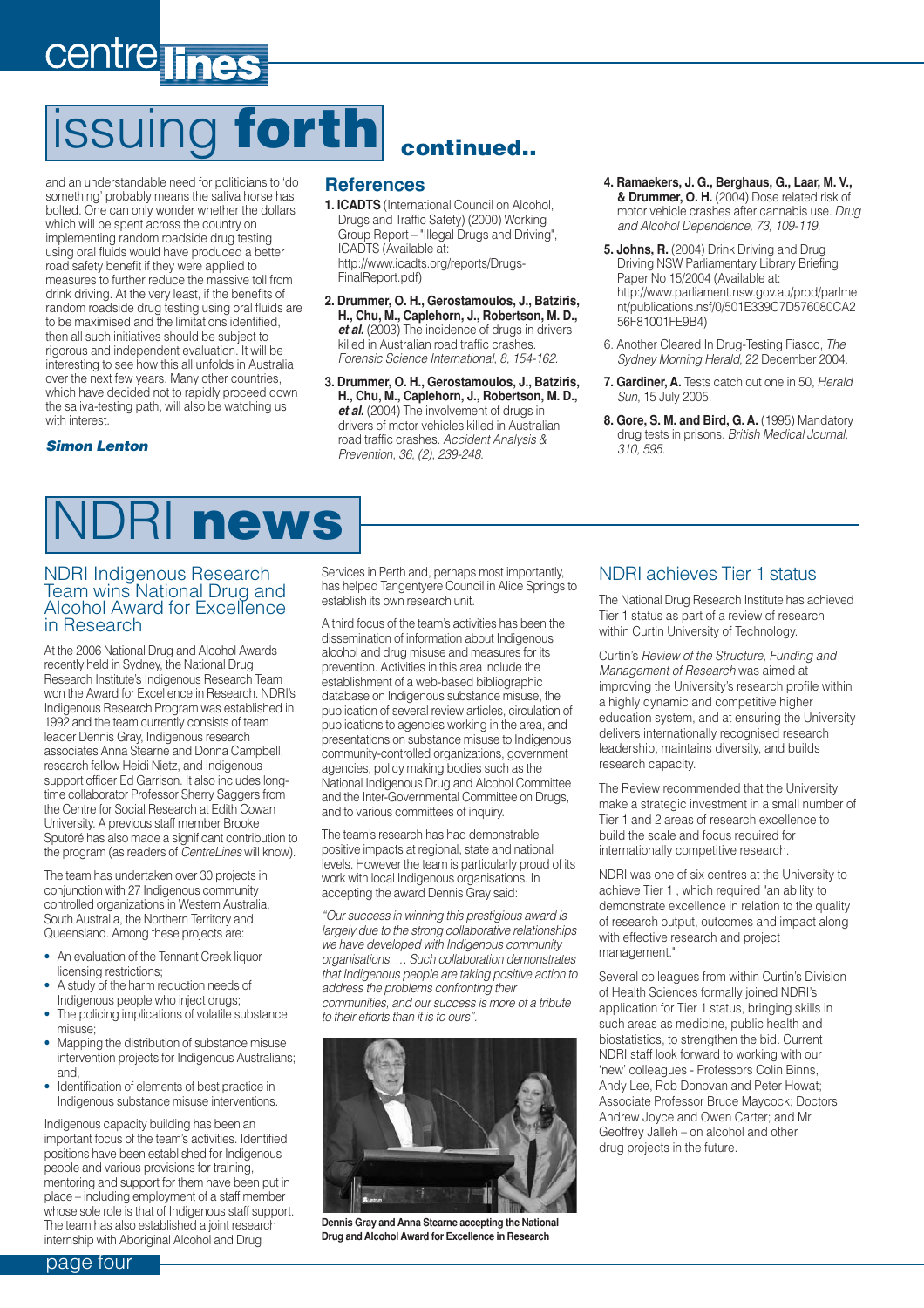### <span id="page-4-0"></span>project **notes**

A multi-site investigation of the social meanings of alcohol misuse amongst young adults in recreational settings

#### *David Moore, Jeremy Northcote and Jocelyn Grace*

This research project, which is funded by the Alcohol Education and Rehabilitation Foundation, aims to:

- 1. Describe the social contexts and cultural meanings of alcohol use among young adults in recreational settings in Perth.
- 2. Compare and contrast alcohol use in nightclubs, hotels and private parties.
- 3. Understand binge drinking and related risk behaviours.
- 4. Investigate the impact of social networks and life transitions on young adults' use of alcohol.

The methodology links structured direct observation of the drinking practices of young people in recreational settings with in-depth interviews focusing on the meanings that they attach to these practices. In-depth interviews will also be conducted with key informants, including venue management, licensing authorities, youth agencies and other relevant stakeholders, in order to explore their understandings of the relevant issues and the ways in which they deal with alcohol-related harm amongst young people.

The early stages of the research involved refining the conceptual and methodological framework for the study and recruiting project staff. In mid-2005, a team of peer research assistants was recruited and several training workshops were held. Data collection on the project began in October 2005 following securing of ethics approval for all research instruments. The pool of research assistants was increased in December 2005 and May 2006 in order to ensure coverage of salient groups of young people. Over 80 fieldwork reports have so far been produced for the project, with approximately three months of fieldwork remaining. Jeremy is coordinating the field team and Jocelyn has been conducting interviews with young people about their drinking and beginning preliminary analysis of the observational data. The data collection with young people will continue until late 2006 and interviews with key informants will also begin this year. The research project will provide important data that will inform the design of effective interventions for reducing alcoholrelated harm amongst young people.

### Policing, volatile substance misuse, and Indigenous Australians

#### *Dennis Gray, Gill Shaw, Peter d'Abbs, David Brooks, Anna Stearne, Anne Mosey and Catherine Spooner*

Dennis Gray and Anna Stearne from NDRI's Indigenous Research Team – in conjunction with NDRI Adjunct Associate Professor Peter d'Abbs and colleagues Gill Shaw, David Brooks, Anne Mosey, and Catherine Spooner from NDARC – have recently completed this project for the National Drug Law Enforcement Research Fund<sup>1</sup>. Work for the project was conducted over a range of community settings from remote settlements to a capital city. It built upon work which each of the researchers had previously undertaken and involved interviews with a total of 190 police officers, Aboriginal police liaison officers, Indigenous community members and representatives of both Indigenous and non-Indigenous service organisations.

After presenting seven regional case studies, the project report puts policing into the broader context of activities being undertaken by Indigenous communities to address volatile substance misuse. Although volatile substance misuse is not illegal – except in some Indigenous communities where it is prohibited under local by-laws – police responsibility for the problem is three-fold: to protect the safety of the broader community and its individual members (including users themselves); to deal with offences that are indirectly, or directly, associated with volatile substance misuse; and to prevent crime that might be associated with, or arise from, volatile substance misuse.

Within the framework of this responsibility, the authors describe: the policing context of volatile substance misuse; reactive policing (the response to intoxication); and proactive policing strategies. With regard to the policing context, they make the point that good policing of volatile substance misuse is essentially good policing practice and they identify elements of policing practice, which both facilitate and undermine good practice.

The section of the report on reactive policing outlines the range of strategies potentially available to officers who encounter persons intoxicated on volatile substances. These range from taking no action at all (for various reasons) through enlisting the support of other agencies such as night patrols, placing users in non-police protective custody, placing users in police custody (as a last resort where no offence has been committed), charging and detaining users where an offence has been committed, through to referring users to other agencies such as welfare or treatment services. Importantly, however, the authors note that in most settings this range of options– particularly the

provision of safe places for juveniles – is not available. This section of the report also includes a list of practical 'dos-and-don'ts' for officers encountering volatile substance users.

Proactive policing activities aimed at preventing or minimising volatile substance misuse and its consequences include those for which the police have prime responsibility and those in which they have a supportive role. The former include supply reduction, routine patrolling, targeted operations and, to a lesser extent, the use of other legislation to control misuse activities. Proactive activities in which police have a supportive, though no less important role, include: recreational activities; school and community-based education; coordination, cooperation and support of other agencies; and working with communities.

Although it is not 'the solution' to the problem, policing can make an important contribution to the protection of individual volatile substance users, the communities in which users live, and the wider society. There is not a single, simple solution to the problems associated with volatile substance misuse. A range of strategies is required and there is an urgent need to improve the effectiveness of what is currently being done. This includes strengthening relationships and partnerships between key stakeholders, particularly between Indigenous community members and police, and the provision of mutual support. It also involves improved training for police officers to enable them to more confidently deal with acute incidents, but also to work more effectively with community members. Finally, a greater commitment from the Australian and state/territory governments is required to provide a wider range of appropriate and accessible support services – without which police responses to volatile substance misuse are severely constrained.

The report complements another commissioned by NDLERF on the policing of illicit drugs in Indigenous communities<sup>2</sup>. Both reports were launched at an Australian Institute of Criminology Conference on *Family Violence, Drug and Alcohol Use in Remote Communities* held in Darwin on 18 August 2006.

### **References**

- **1. Gray, D., Shaw, G., d'Abbs, P., Brooks, D., Stearne, A., Mosey, A. and Spooner, C.** (2006) *Policing, Volatile Substance Misuse and Indigenous Australians*. Monograph Series No. 16, National Drug Law Enforcement Research Fund, Mardon, SA.
- **2. Delahunty, B. and Putt, J.** (2006) *The Policing Implications of Cannabis, Amphetamine and Other Illicit Drug Use in Aboriginal & Torres Strait Islander Communities.* Monograph Series No. 15, National Drug Law Enforcement Research Fund, Mardon, SA.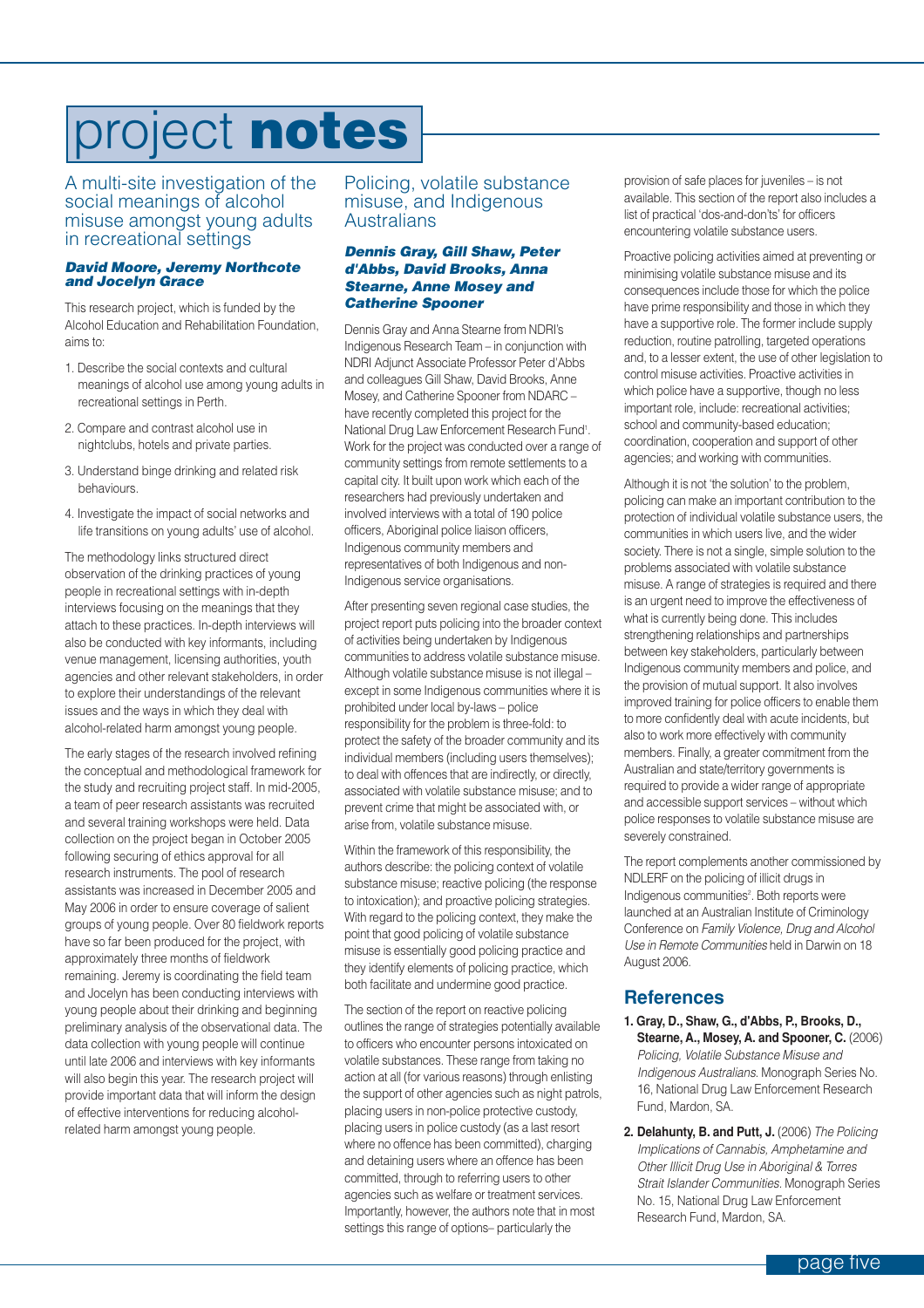## <span id="page-5-0"></span>centre lines

### ab**stracts**

### Fact or fiction? A critique of the National Aboriginal and Torres Strait Islander Social Survey 2002

#### *Tanya Chikritzhs and Maggie Brady*

#### *Drug and Alcohol Review, 2006, 25, pp 277-287*

The ability of policy makers, practitioners and the broader public to respond appropriately in reducing the harms caused by alcohol misuse depends in large part on our understanding of the nature of the problem. In the case of consumption patterns and associated harms among indigenous minority peoples - in Australia and elsewhere - such an understanding is often difficult to achieve. There are a host of reasons for this including cultural differences between indigenous peoples and the broader populations within which they are located, cultural heterogeneity among indigenous peoples themselves, political and economic disadvantages which exacerbate misuse and its effects, methodological difficulties in the appropriate design of data collection instruments, sampling issues and the issues in the interpretation of data. All these difficulties mean that we need to subject any studies of substance misuse among indigenous peoples to a high level of scrutiny. This is particularly the case when such studies are conducted by organisations that are generally regarded as 'authoritative' sources of information. Chikritzhs & Brady have done this in the case of the National Aboriginal and Torres Strait Islander Social Survey 2002, conducted by the Australian Bureau of Statistics. In their review of this and other surveys, they demonstrate that to produce valid information about indigenous alcohol misuse, as well as having the skills to conduct broad population surveys, it is necessary to have an understanding of both methods of collecting data on alcohol consumption and indigenous cultures themselves.

### The impact of later trading hours for hotels on levels of impaired driver road crashes and driver breath alcohol levels

### *Tanya Chikritzhs and Tim Stockwell*

#### *Addiction, 2006, 101*

**Aim:** To examine the impact of later trading hours for licensed hotels in Perth, Western Australia on levels of associated impaired driver road crashes and driver breath alcohol levels (BALs).

**Design:** Police data on the 'last place of drinking' for impaired drivers involved in road crashes and their corresponding BALs were examined to

identify those associated with Perth hotels between 1 July 1990 and 30 June 1997. During this period, 43 (23%) of the 186 hotels meeting study criteria were granted an Extended Trading Permit for 1am closing (ETP hotels), while the rest continued to close at midnight (non-ETP hotels). Time-series analyses employing multiple linear regressions were applied to determine whether an association existed between the introduction of extended trading and (i) monthly levels of impaired driver road crashes associated with ETP hotels and (ii) driver BALs associated with ETP hotels. Trends associated with non-ETP hotels were included as controls and possible confounders were considered.

**Findings:** After controlling for the trend in crash rates associated with non-ETP hotels and the introduction of mobile police breath testing stations to Perth freeways, a significant increase in monthly crash rates for ETP hotels was found. This relationship was largely accounted for by higher volumes of high-alcohol content beer, wine and spirits purchased by ETP hotels. No relation was found between driver BALs and the introduction of ETPs.

**Conclusions:** Late trading was associated with increased levels of impaired driver road crashes and alcohol consumption, particularly high-risk alcoholic beverages. Greater numbers of patrons and characteristics specific to clientele of hotels which applied for late trading hours (ie younger age, greater propensity to drunk-drive, preference for high-risk beverages) were suggested as having contributed to this increase.

### Moderate alcohol use and reduced mortality risk: Systematic error in prospective studies

#### *Kaye Fillmore, William Kerr, Tim Stockwell, Tanya Chikritzhs and Alan Bostrom*

### *Addiction Research and Theory, 2006, 14 (2), pp 101–132*

The majority of prospective studies on alcohol use and mortality risk indicates that abstainers are at increased risk of mortality from both all causes and coronary heart disease (CHD). This metaanalysis of 54 published studies tested the extent to which a systematic misclassification error was committed by including as 'abstainers' many people who had reduced or stopped drinking, a phenomenon associated with ageing and ill health. The studies judged to be error free found no significant all-cause or cardiac protection, suggesting that the cardiac protection afforded by alcohol may have been over-estimated. Estimates of mortality from heavier drinking may also be higher than previously estimated.

### Threat or opportunity? Secondary exchange in a setting with widespread availability of needles

#### *Simon Lenton, Jude Bevan and Tania Lamond*

#### *Substance Use and Misuse, 2006, 41, pp 845-864*

Where authorised access to needles and syringes (N&S) from exchanges and pharmacies is limited, secondary exchange (SE) can provide an important source of sterile injecting equipment. Interventions can be developed to use SE to facilitate NSEPs to reach a wider population of drug injectors. Yet in a context such as Western Australia, where N&S are available to drug injectors from many authorised sources, the added benefit of SE is unknown. There are potential benefits, but also concerns about undermining vulnerable public and political support for authorised needle provision schemes that has been nurtured and supported over a number of years.

### Putting at risk what we know: Reflecting on the drug-using subject in harm reduction and its political implications

#### *David Moore and Suzanne Fraser*

#### *Social Science and Medicine, 2006, 62, (12), pp 3035-3047*

This paper provides a poststructuralist analysis of the cultural inscription of drug-using subjects in the neo-liberal discourses of contemporary harm reduction. We argue that although neo-liberal discourses downplay material constraints on individual human agency, divert policy and practice away from structural issues, limit the conception of effective strategies for harm reduction and ignore alternative formulations of the subject, they are also potentially empowering for drug users. Approximating the neo-liberal subject offers political benefits in terms of recognition, trust and legitimation, even as those values assume and reproduce understandings of behaviour, thought and sociality that fit only poorly the realities faced by many drug users. We explore this dilemma and consider three available directions in formulating the subject of harm reduction: (1) embracing the neoliberal subject; (2) employing a more contextualised version of the neo-liberal subject; and (3) adopting alternative notions of subjectivity, extending the critique of the neo-liberal subject to all citizens, not solely drug users. To clarify some of these issues surrounding this strategic process, the paper considers another field in which struggles over the nature of the subject have been conducted feminism. The intention is not to resolve the question of the most appropriate subject for harm reduction, but to sketch the political consequences of adopting particular models of the subject as a stimulus to further discussion and debate.

page six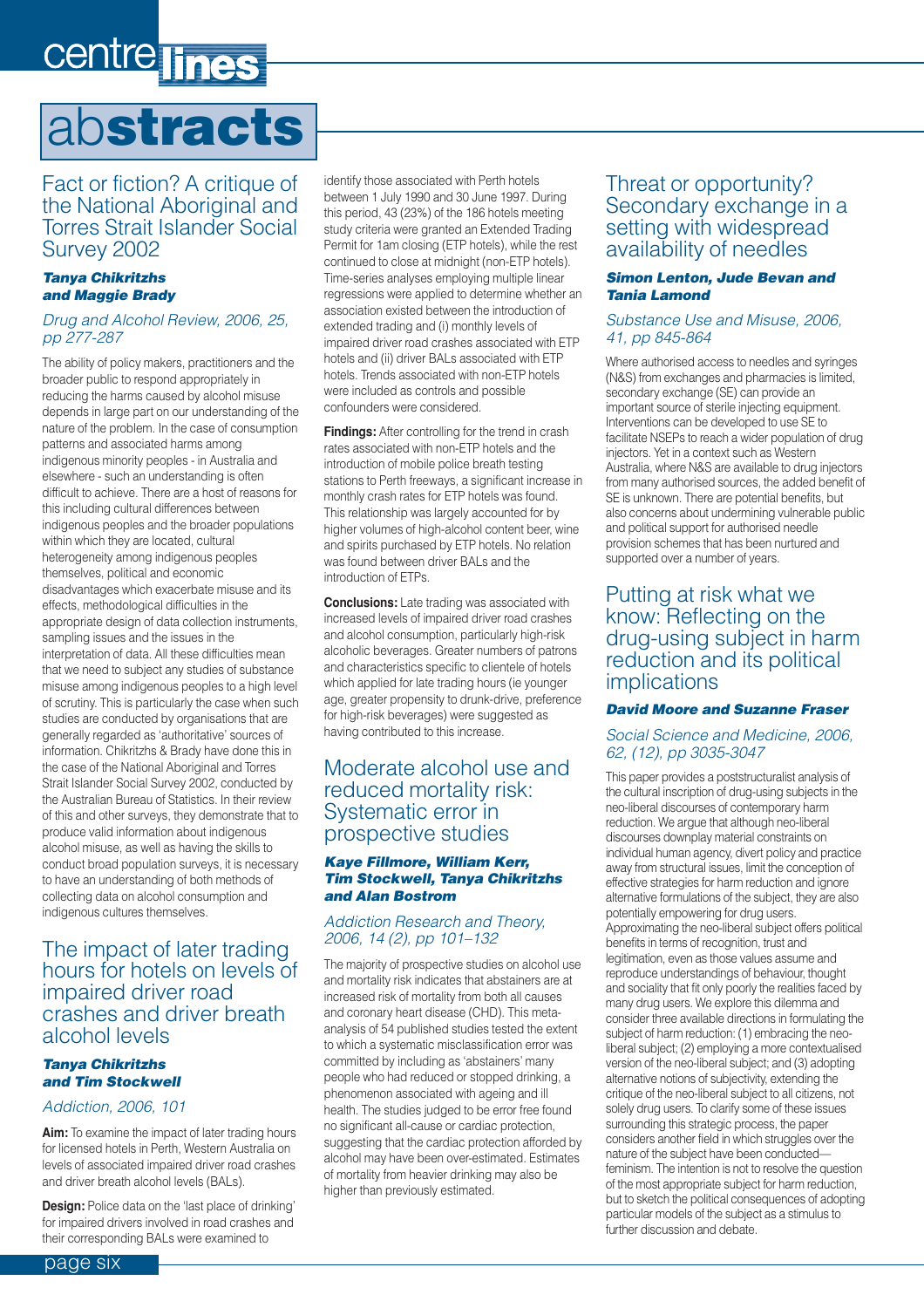### <span id="page-6-0"></span>recent **publications**

### MONOGRAPHS AND TECHNICAL REPORTS

**Fetherston, J. and Lenton, S.** (2006) *WA drug trends 2005: Findings from the Illicit Drug Reporting System (IDRS).* National Drug and Alcohol Research Centre, Sydney.

**Gray, D., Shaw, G., d'Abbs, P., Brooks, D., Stearne, A., Mosey, A. and Spooner, C.** (2006) *Policing, Volatile Substance Misuse and Indigenous Australians.* Monograph Series No. 16, National Drug Law Enforcement Research Fund, Mardon, SA.

**Stafford, J., Degenhardt, L., Black, E. and Fetherston, J.** (2006) *Australian drug trends 2005: Findings from the Illicit Drug Reporting System (IDRS).* National Drug and Alcohol Research Centre, Sydney.

### PUBLISHED ARTICLES, CHAPTERS AND BOOKS

**Chikritzhs, T. and Brady, M.** (2006) Fact or fiction? A critique of the National Aboriginal and Torres Strait Islander Social Survey 2002. *Drug and Alcohol Review, 25,* pp 277-287.

**Chikritzhs, T. and Stockwell, T.R.** (2006) The impact of later trading hours for hotels on levels of impaired driver road crashes and driver breath alcohol levels. *Addiction, 101*.

**Fillmore, K.M., Kerr, W.C., Stockwell, T.R., Chikritzhs, T. and Bostrom, A.** (2006) Moderate alcohol use and reduced mortality risk: Systematic error in prospective studies. *Addiction Research and Theory, 14, (2)*, pp 101-132.

**Gray, D., Pulver-Jackson, L., Saggers, S. and Waldon, J.** (2006) Addressing indigenous substance misuse and related harms. *Drug and Alcohol Review*, *25*, pp 183-188.

**Lenton, S., Bevan, J. and Lamond, T.** (2006) Threat or opportunity? Secondary exchange in a setting with widespread availability of needles. *Substance Use and Misuse, 41,* pp 845-864.

**Lenton, S. and Midford, R.** (2006) Response: Research regulation by omission and by publication. *International Journal of Drug Policy, 17,* pp 244-245.

**Midford, R.** (2006) Why is drug education popular? *Issues* (March edition), *74,* pp 41-42.

**Midford, R. and Munro, G.** (eds) (2006) *Drug education in schools: Searching for the silver bullet.* IP Communications, Melbourne.

**Midford, R.** (2006) Looking to the future: Providing a basis for effective school drug education. *In* Midford, R. and Munro, G. (eds) *Drug education in schools: Searching for the silver bullet.* IP Communications, Melbourne.

**Midford, R. and Munro, G.** (2006) Preface. *In* Midford, R. and Munro, G. (eds) *Drug education in schools: Searching for the silver bullet.* IP Communications, Melbourne.

**Midford, R., Pettingell, J. and Stothard, B.** (2006) The history of drug education: An Australian perspective. In Midford, R. and Munro, G. (eds) *Drug education in schools: Searching for the silver bullet.* IP Communications, Melbourne.

**Moore, D. and Fraser, S. (2006) Putting at risk** what we know: Reflecting on the drug-using subject in harm reduction and its political implications. *Social Science and Medicine, 62, (12)*, pp 3035-3047.

**Saggers, S., Gray, D. and Strempel, P.** (2006) Sex, drugs and indigenous young people. In Aggleton, P., Ball, A. and Mane, P. (eds) *Sex, drugs and young people: International perspectives.* Routledge, London.

# **DRUG EDUCATION IN SCHOOLS Searching for the Silver Bullet**



### *Edited by*

### *Richard Midford, National Drug Research Institute and Geoffrey Munro, Australian Drug Foundation*

Drug education is a key element in every national drug strategy, but its potential, compared with law enforcement and drug treatment, is poorly understood. This is especially odd when the public and experts alike agree that *prevention* is better than *cure*. Written by an international team of authors with extensive career experience in the drugs field, this book aims to help correct the balance. It gives drug education due prominence and provides a realistic perspective and practical guidance for the many teachers and others who are involved in developing or delivering school programs.

Paperback, 256 pages, \$A49.95, ISBN 0-9752374-6-2 Published May 2006 by IP Communications, East Hawthorne, Victoria **Phone: +61 3 9811 6818 Email: ipcomm@bigpond.com**